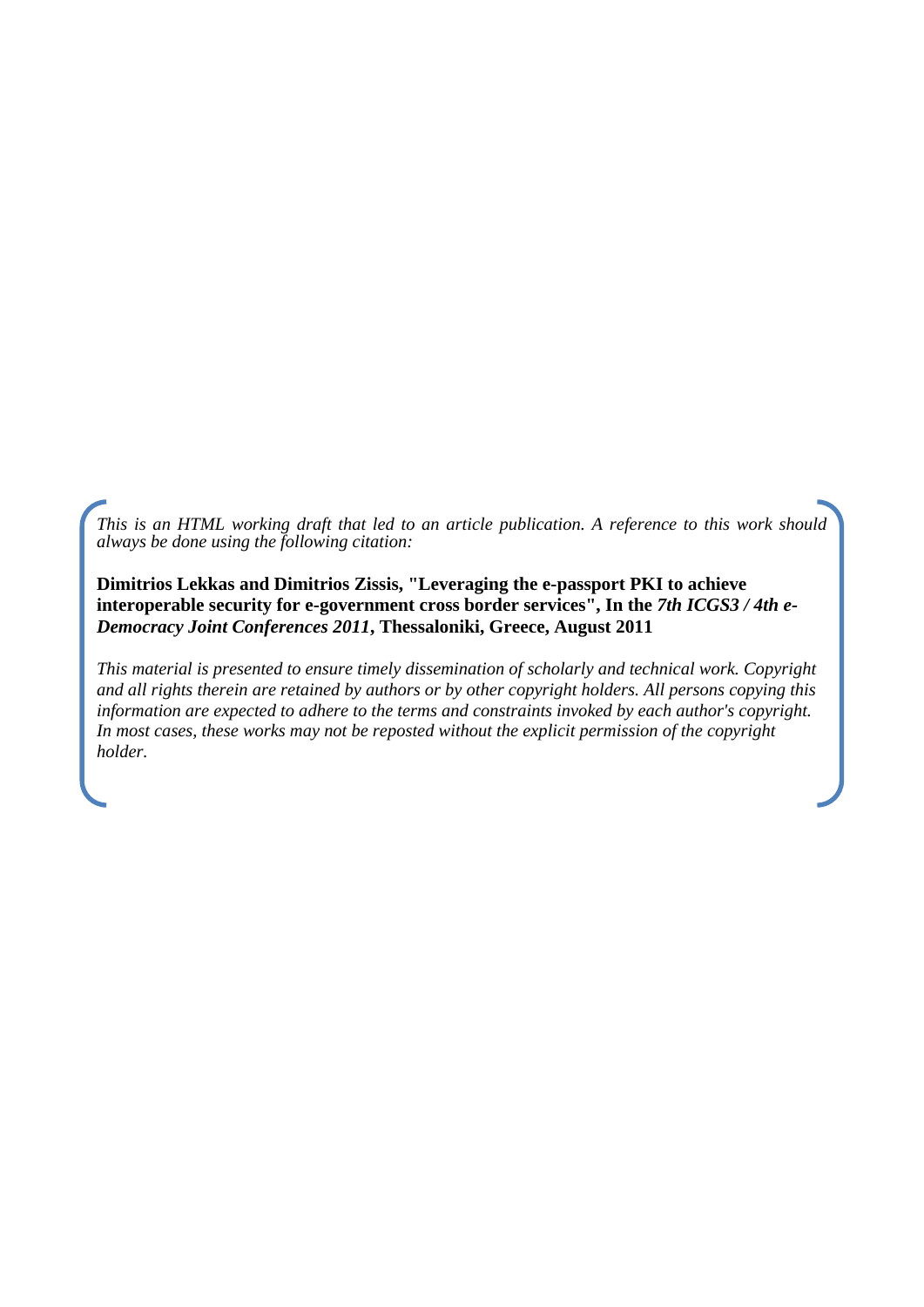# **Leveraging the e-passport PKI to achieve interoperable security for e-government cross border services**

## Dimitrios Lekkas and Dimitrios Zissis

Department of Product and Systems Design Engineering University of the Aegean, Syros, Greece {Dlek, Dzissis}@aegean.gr

**Abstract.:** Electronic governments across Europe, but also globally, are moving towards increasing participation in democracy by offering services that improve collaboration and effective participation. These initiatives, target at achieving cross border interoperability and scalability, while leveraging existing resources and knowledge, and in doing so overcoming economic, social and environmental challenges. A critical factor to the success of these initiatives, is achieving these goals securely. As an increasing amount of security sensitive processes and data are being digitalized, current electronic government authentication measures are becoming inadequate to meet with the scaling demands. Public Key Infrastructure is identified as the essential architecture upon which security and trust are built, in order to provide authentication, identity verification, encryption and non-repudiation in electronic transactions. Cross border availability of egovernment services requires such a security infrastructure to provide a horizontal level of service across all implicated entities. This paper identifies the unique characteristics of a necessary interoperable security infrastructure and towards this goal explores the restrictions of current authentication approaches. Following this, the ability of the electronic passport PKI solution to extend and meet the demands of an interoperable cross border e-id solution is explored, as the requirements of such an authentication mechanism correlate to the characteristics of the deployed e-passport infrastructure. Finally, this paper proposes leveraging the e-passport infrastructure, to build a secure cross border authentication mechanism.

**Keywords:** Public Key Infrastructure (PKI), e-passport, e-ID, identification, authentication, egovernment, e-voting

## **1 Introduction**

Countries and states globally, realizing the benefits that Information and Communication Technologies can offer, by increasing the effectiveness, efficiency [1], interactiveness [2], decentralization, transparency [3], and accountability of delivered services [4][5] have proceeded in implementing electronic governments. These implementations have been guided by a number of initiatives and policies which set the target goals and required development frameworks. Today the field has reached a stage of relative maturity, due to the intense scrutiny that has occurred over recent years, and a change of focus is taking place. Current initiatives are moving away from offering solutions in an asymmetrical method and are building towards electronic governments with strong synergy between them, while achieving high citizen participation, promoting knowledge sharing and achieving economies of scale.

Towards this goal, the Lisbon Treaty, which entered into force on 1 December 2009, introduces a whole new dimension of participatory democracy alongside that of representative democracy on which the European Union is founded [6]. The Lisbon Treaty, enables one million citizens who are nationals of a significant number of Member States to call directly on the European Commission to bring forward an initiative of interest to them in an area of EU competence"[6]. This provision initiates the exploration of electronic participation channels with the capacity to hold the expression of citizen's opinion in a pan European context. It provides an opportunity to bring the Union closer to its citizens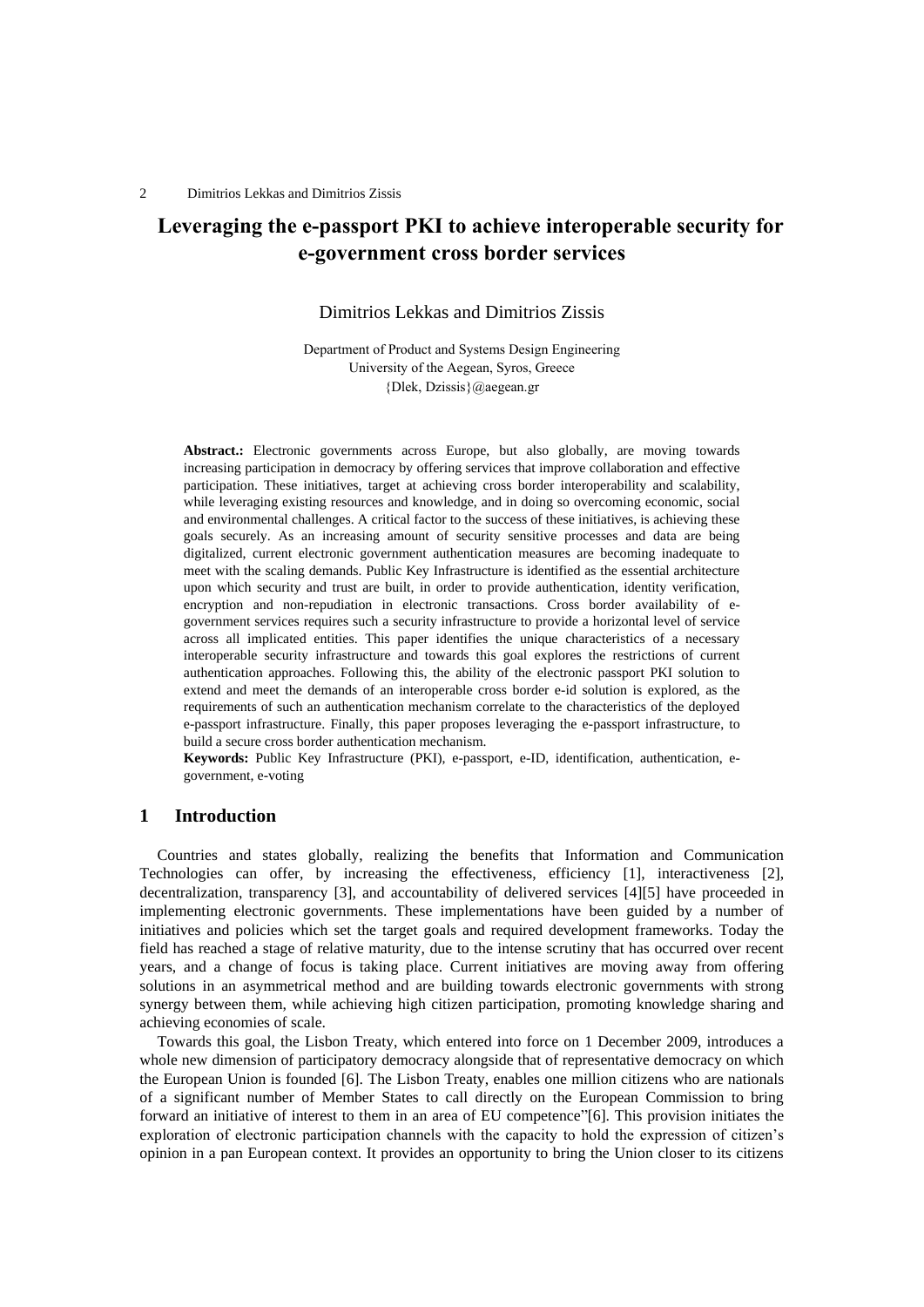and to foster greater cross-border debate about EU policy issues, by bringing citizens from a range of countries together in supporting one specific issue.

The guiding principles for the implementation of the citizen initiative in the Lisbon Treaty are as follows; [6],

- ─ The conditions should ensure that citizen initiatives are representative of a Union interest, whilst ensuring that the instruments remain easy to use.
- ─ The procedures should be simple and user-friendly, whilst preventing fraud or abuse of the system and they should not impose unnecessary administrative burdens on Member States.

Given the importance of these new provisions of the Treaty for citizens, civil society and stakeholders across the EU, and considering the complexity of some of the issues to be addressed, the Commission launched a broad public consultation with the adoption of a "GreenPaper" on 11 November 2009. Respondents broadly supported the idea of having a common set of procedural requirements for the collection and verification of statements of support, so as to ensure a uniform process across the EU and to avoid organizers having to comply with different rules in each Member State. The possibility of online "signing" was called for unanimously, since it would greatly facilitate the collection of signatures [7]. However, in order to ensure that statements of support collected online are as genuine as those collected in paper format, and that the Member States can check them in similar fashion, the proposal requires that online collection systems should have adequate security features in place, and that the Member States should certify the conformity of such systems with those security requirements, without prejudice to the responsibility of the organizers for the protection of personal data [7].

Although the vision of using digital certificates for the verification and authentication of egovernment services deployed across Europe, appears to be commonsense, the inherent perplexities and complexities of the task at hand, are soon evident. Digitally signing a document is a process we have become accustomed to, as it provides for the electronic representation of the traditional signing process. Digital signatures are used to preserve the basic security characteristics of digital documents, such as integrity and authenticity, while acting as the principal verification method of the signer's intended meaning, as expressed in the respective document. The creation of a digital signature cannot be denied as an action (non-repudiation), since it can be algorithmically proven, using cryptographic techniques. But the process of evaluating a digital signatures authenticity relies upon a horizontal support infrastructure that guarantees the uniqueness and originality of the signature, while correlating it to a specific individual (the signer). Cross-border digital signing requires an infrastructure that can provide this service uniformly across borders and services, that at present is not in existence. The vision expressed in the EU Ministerial Declaration of Manchester that "by 2010 all European citizens, businesses and administrations shall benefit from secure means of electronic identification (eID) that maximize user convenience while respecting data protection regulations" today seems to be a utopia. At present, the e-government services themselves are rarely, or not easily, available across borders. Europe currently needs better administrative cooperation to develop and deploy cross-border public online services, including practical e-Identification and e-Authentication solutions [8].

It is vital, that all present and future plans and implementations for electronic democracy build upon the principles identified in these initiatives, which include

- Targeting enhancing participation in electronic democracy [7]
- Providing better services delivered over fewer resources, by optimizing the use of available resources and instruments [9]
- Targeting overcoming existing economic, social and environmental challenges [9]
- Promoting cross border interoperability of services [8]
- Promoting cross border collaboration and scalability [8]
- Encouraging the exchange of best practices between Member States[8]
- Are designed as part of a horizontal security service, so as to ensure uniform conditions of access to e-government services across member states [7]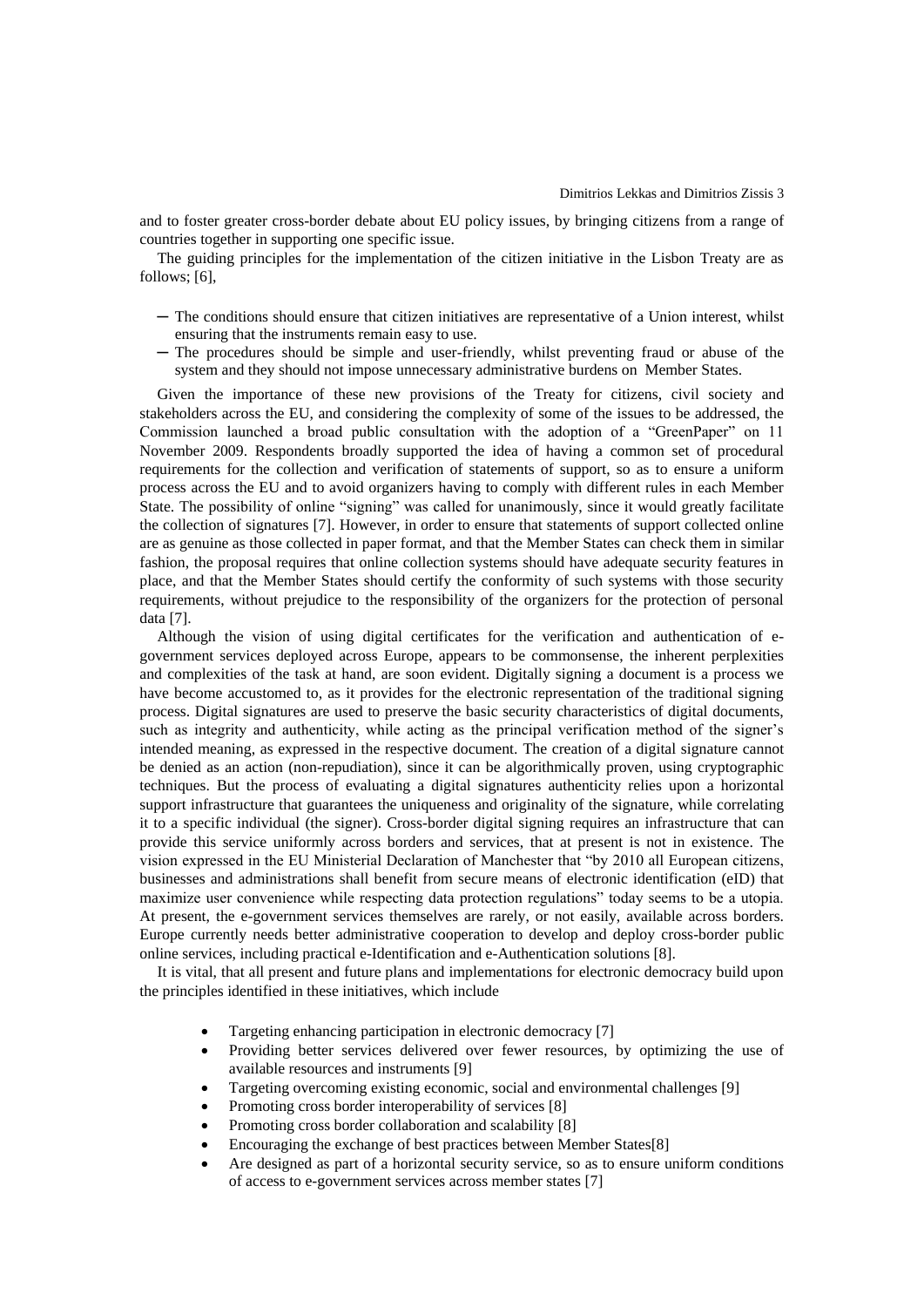These principles suggest a design framework for architects, implementers, researchers and stakeholders with recommendations that can assist in decisions regarding deployment choices but also assist in understanding the ambiguities, complexities and requirements of planning, designing and deploying such Information Systems.

## **2 Electronic Identification and Authentication**

At the core of information system security is access control. Access to protected information must be restricted to people who are authorized to access the information. Electronic authentication is the process of establishing confidence in a users identity, electronically presented to an information system [10]. During this process an entity provides an authentication authority with a number or set of attributes that allows for the unique identification of the entity. Authentication mechanisms use any of three types of attributes to confirm a user's identity, something a user knows; something a user has; something a user is. Two or more forms can be combined to achieve a more solid (strong) authentication, referred to as multi-factor authentication.

Today the most common way to authenticate such transactions is by means of passwords, but more secure solutions protecting privacy are increasingly needed [8]. High risk threshold applications, such as electronic government services, services dealing with highly sensitive information, require strong multifactor authentication to ensure protection of data and communications. This need is addressed by electronic IDentification (e-ID) systems. The purpose of eID systems is to provide the means to reliably identify and authenticate citizens remotely over the Internet while provide citizens with signature creation facilities [11]. An e-ID infrastructure is understood as an Authentication Framework that enables individuals to access various e-services offered by government and non-governmental entities, using a single dedicated identity profile and making use of multi-factor authentication techniques. In terms of STORK project "Electronic Identity" is defined as "a collection of identity attributes in an electronic form" [12]. These attributes are combined with smart card technology, digital signatures and a user's "knowledge" of a pin number to generate multifactor authentication.

The development of e-ID infrastructures varies considerably across Europe. From 2000 onwards, a number of countries have implemented e-ID card projects, with Italy and Finland being the early adopters (2000 and 2003, respectively), Austria and Belgium followed in 2004, the Netherlands and Sweden in 2005, Portugal in 2007, Germany and Poland are currently starting their e-ID card rollout, while a large number of countries are planning deployment[13].

#### **3 Certificates and Public Key Infrastructures**

Public Key cryptography realizes the concept of digital signatures; it provides a practical, elegant mechanism for symmetric key agreement; and in combination with smart card technology currently enables the strongest available authentication of involved entities and secure communications. A Public Key Infrastructure (PKI) is a set of hardware, software, people, policies, and procedures needed to create, manage, distribute, use, store, and revoke digital certificates. A PKI infrastructure is comprised of several working units, which can be easily correlated to the required services an e-Id infrastructure is required to provide. PKI deployments include a Certification Authority. This authority, within a PKI, is delegated with the responsibility of binding a specific unique cryptographic key pair to a given identity. The CAs role is to certify the key pair/identity binding, by digitally signing a data structure that contains some representation of the identity and a corresponding public key. This data structure is called a digital certificate. Often PKI deployments include a Registration Authority, which is tasked with confirming the identity of an individual as part of the initialization process, distributing shared secrets to end users, and performing certain key/certificate life-cycle management functions. The concept of National PKI is conceived by a large number of governments, as the de facto infrastructure onto which policies, technology and security can be built upon, in order to provide authentication, identity verification, encryption and non-repudiation in electronic services [13].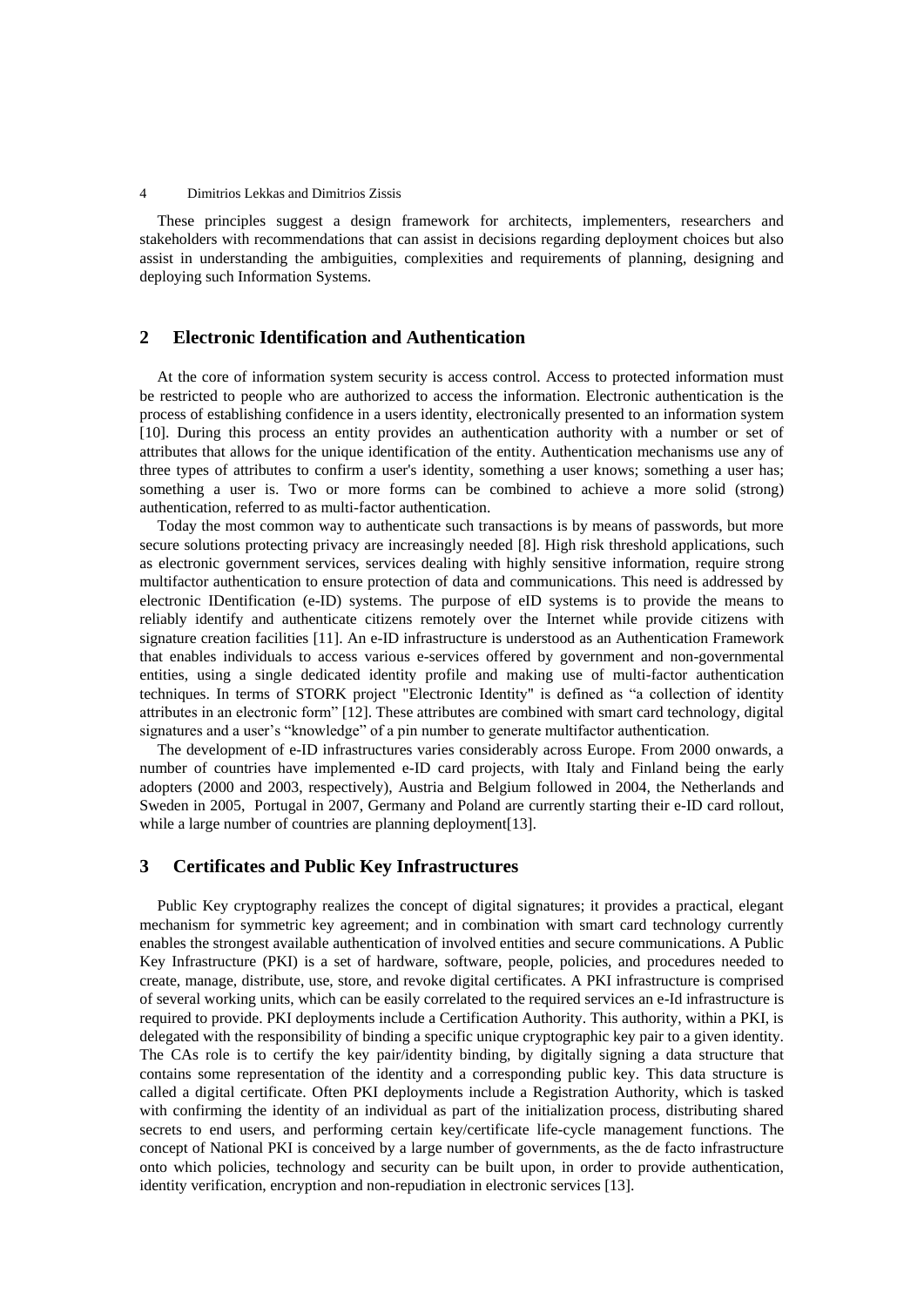It is safe to say that across Europe, all countries are not only at different stages of maturity with regards to deployment of e-id infrastructures and respective PKI's, but also lack a common set of implementation mechanisms [14]. While at a national level the schemes might operate as initially designed, attempting to use e-ID cards to address cross-border function's, has proved to be nearly impossible as these systems are highly interoperable; at a smart card communication level, data access protocols, data definition, algorithms and at a PKI level[11][14].

Identifying the problem, a series of European Union initiatives and frameworks have been issued. Notable examples include the Secure Identity Across Borders Linked (STORK) for Electronic Identities (e-ID), the eID Interoperability for PEGS project, the Pan European Public Procurement Office (PEPPOL) for public procurement and the European Patient Smart Open Services (epSOS) for e-health services [15]. and the European Citizen Card framework. While these initiatives can be considered as steps into the correct direction, unfortunately they are mostly lacking to capture some vital requirements, such as enabling in-card el-gamal signature to achieve scalability such as e-voting etc [16].

Additionally, achieving interoperability of e-ids at a PKI trust level is crucial as the electronic services for identification, authentication and signature creation purposes are based on public key procedures. The validation of these processes requires a level of trust above the end user. This trust requires cross border cooperation, between the Certification Authorities of National PKI's. This certainly requires a common understanding of all identity management issues (legal, technical, organizational). End user certificates, which are stored on the card and link user specific data (unique identifiers, etc.), with the corresponding public keys, are signed with the PKI's root certificate (or an intermediate certificate, which in turn is signed by the root certificate)(Figure 1). If this cross border cooperation is not achieved, it is not possible to effectively validate a citizen's signature, or authentication request successfully [11]. Differences exist either at a policy or functional level, placing serious limitations on cross border availability of these services. Unfortunately in current implementations the notion of trust is not clearly identified and either the researchers do not address it or it is considered as de facto granted.



Figure 1 Cross border interoperability requires the validation of e-id credentials at a level higher than the end user

The deployment of a large Public Key Infrastructure, that shall effectively and proficiently escalate into a pan-European Electronic Identification Infrastructure, covering all needs of security for e-Government, is a highly complex task. Such an infrastructure is itself required to be highlyinteroperable, scalable and efficient.

Overall, an authentication mechanism, achieving cross border interoperability is required to fulfill a number of requirements,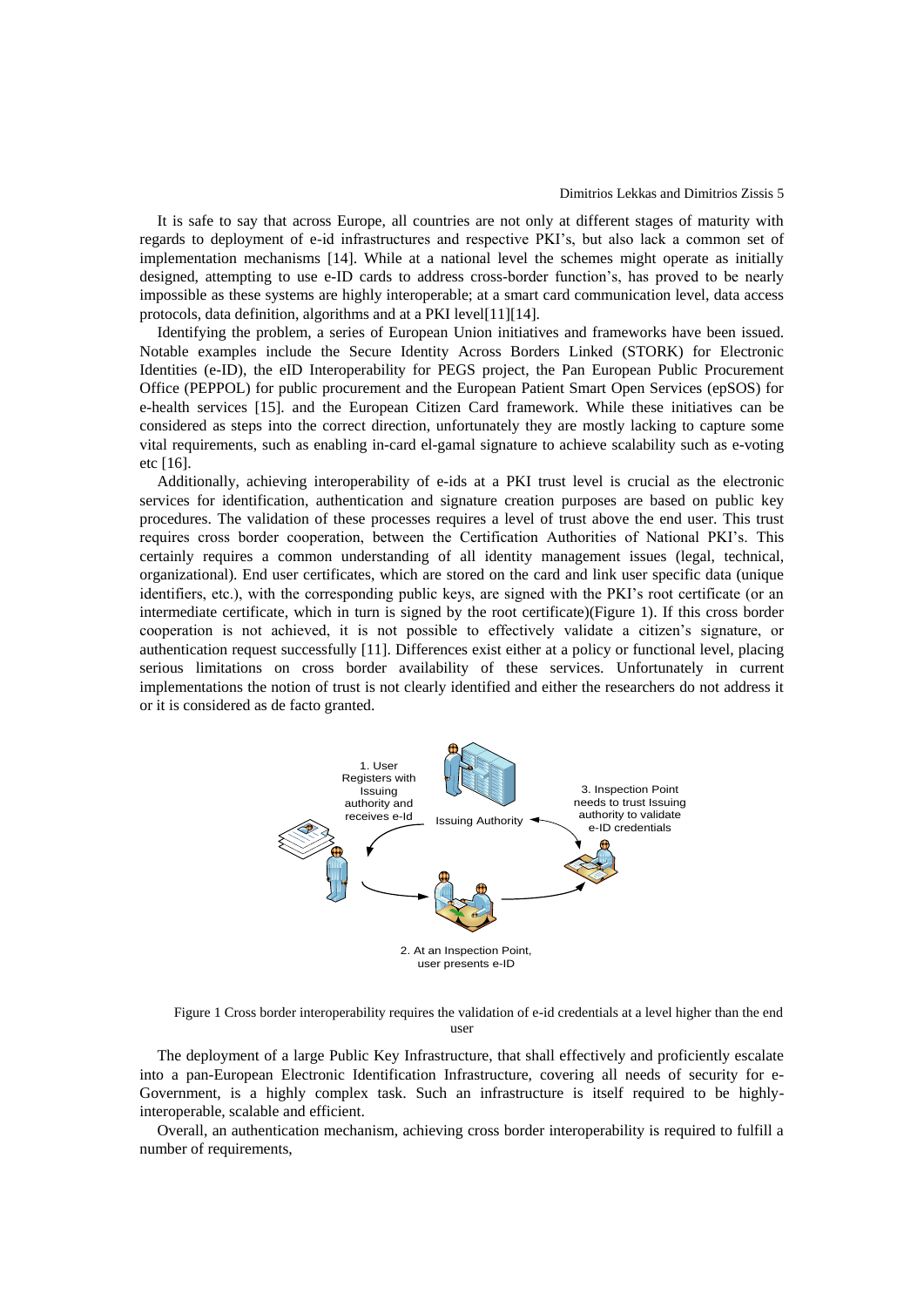- 6 Dimitrios Lekkas and Dimitrios Zissis
	- ─ Technology compatibility
		- o Common Data formats-Semantics
		- o Communication Protocol Compatibility
		- o Algorithm usage compatibility
		- o Card compatibility-Reader Compatibility
	- ─ Policy Compatibility
		- o Registration procedures and requirements(identity proofing etc)
		- o Operational Requirements
	- ─ Security Schema Compatibility
		- o Common understanding of security risk assessment analysis
		- o Common definition of risk assessment criteria, typically combined with a consideration of potential damage in case of incidents; these should be the basis for determining security requirements, i.e. Authentication Assurance Levels;
	- ─ Legal Compatibility
		- o Privacy & Data Protection legal framework
		- o Legal Data Signature Validity
	- ─ PKI Compatibility
		- o Trust relationships must be established between issuing authorities
		- o Deployment architecture compatibility
	- ─ Directories must be complex free and achieve high compatibly
	- ─ Infrastructure must be able to achieve high scalability to respond to dynamics of user population

## **4 Leveraging e-Passport Infrastructure**

While the research community has been involved in time consuming recursive debates on how to implement a globally acceptable and trusted Public Key Infrastructure, it seems that the e-passports PKI currently deployed in several countries provides a potentially friendly environment for achieving the necessary global trust. Electronic passports, or e-passports, are being issued and inspected across the globe in accordance with International Civil Aviation Organization (ICAO) standards for Machine Readable Travel Documents (MRTD). Every e-Passport has an embedded electronic chip that contains the holder's personal information and photo found in the passport. To achieve interoperability a common understanding between participants on data structures and communications was required. This was achieved in MRTD, as all MRTDs follow a standardized layout to facilitate reading of data on a global basis by both eye readable and machine readable means. In order to increase confidence in the MRTD scheme, the ePassport chip is digitally signed to prevent unauthorized alteration and ensure authenticity. In order to verify a digital signature, border and other authorities need to access the ePassport's public key. As electronic passports are designed to be of maximum use in facilitating international travel, successfully validating these documents at inspection points is critical. That is why it is crucial to share the public keys as widely as possible [17].The aim of this process is to link the passports validity and authenticity back to the issuing authority.

To achieve this, a web of trust is set up between implicated parties. The inspecting entity accepts the e-passport as valid, because it trusts the authenticity of the signing respective authority. Basically, a chain of electronic certificates and signatures is created with one end securely anchored in the authority of the issuing state and the other end securely stored in the respective chip [18]. The validity of these documents is checked by comparing the validity of the implicated certificates, usually at the top of the chain, with the certificate of the country's issuing authority. This validation, requires that the inspection entity has access to the certificate of the respective country, to validate against it, otherwise this process is broken. The ability for any implicated entity, to validate the authenticity of a signature of a third parties certification authority, is critical.

The most important advantage currently offered by the e-passport infrastructure is the established worldwide trust; the e-passport PKI offers a global multilateral framework to verify the entire chain of certificates issued by each country. This is achieved either with country cross certification, or by using the ICAO Public Key Directory (PKD). Technically, a trust relationship is established when a Country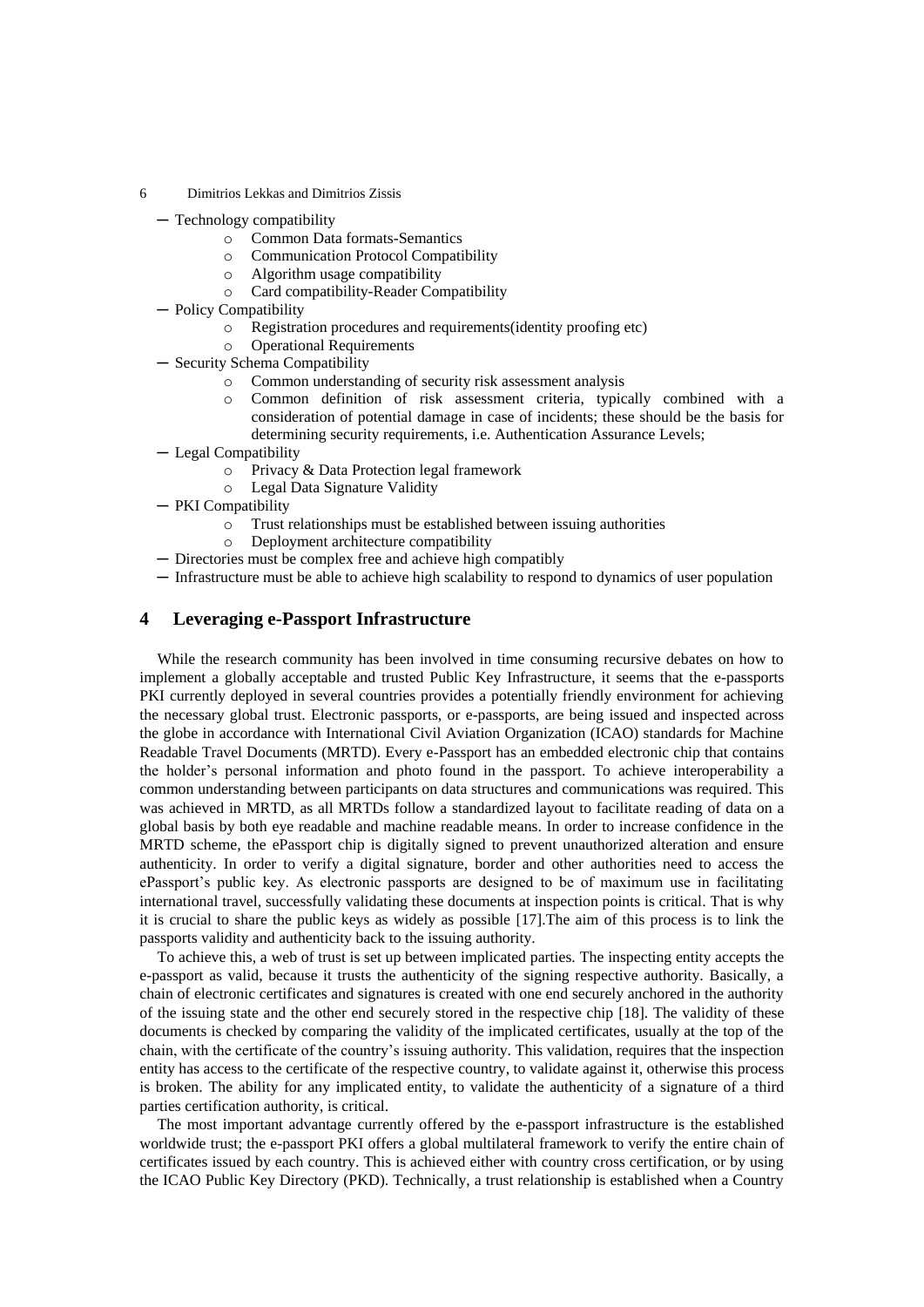decides to trust the root certificate (the certificate of the CSCA) of another Country. This de-facto trust infrastructure overcomes the basic drawback of the most commercial or closed-groups PKIs. It is critical that e-id infrastructure's leverage this global trust framework, as it provides the required platform for global interoperability at a PKI level. In addition, leveraging the e-passport infrastructure achieves economies of scale and knowledge, according to the requirements set by recent initiatives, ( as identified in previous section). A strategic decision for the current implementation of e-passports, is the lack of citizen certificates, in order to facilitate a fast-track implementation and to avoid the complexity of managing client certificates and keys. The X.509 digital certificates, which are issued for the ICAO PKI implementation, are currently restricted only to the authorities issuing the passports (i.e. the hierarchy of Country Signing CA and the subordinate Document Signing CA). Although the e-passport does not contain an X.509.v3 certificate and it is not designed for everyday Internet transactions, it exhibits all-but-one of the characteristics of a typical PKI-enabled smart card, containing a private key and the relevant digital certificate.

The e-passport member states PKIs, follow the standard proposed by ICAO and are deployed in a hierarchical architecture. A hierarchical architecture has been proven under real-world conditions to scale smoothly from hundreds to millions of users [19]; thus achieving the demanded scalability requirement. Trust operates in a hierarchical manner, starting at the country's highest certification authority. At the top of the hierarchy is the Country Signing Certificate Authority, which is responsible for issuing certificates for the subordinate Document Signer Certificate Authority and for cross certification with other national CSCA. The Document Signing CA signs the passport's data, including a public key (Active Authentication key) stored in each passport. Leveraging existing software, procedures and policies, we propose deploying a subordinate CA, the Identification Signing Certification Authority (ISCA), which can be deployed with minimal complexity and cost, and shall be delegated with the authority of issuing end user X509 certificates. This ISCA is deployed as a subordinate CA to CSCA inheriting cross country trust relationships. This enables certificates issued by the ISCA, to be automatically trusted by any other state or country that has been cross certified or has joined the ICAO PKD.



Figure 2 The proposed infrastructure creates a subordinate Identification Signing Certification Authority that shall be delegated with the authority of issuing X509 certificates.

The proposed ISCA can leverage the deployment of the e-passport infrastructure and be responsible for the creation of personal citizen certificates, as hard or soft tokens. Hard tokens offer greatest security, but a number of low security services may require soft tokens to increase process efficiency.

- ─ Personal Certificate- Hard: on smartcard, personal phone
- ─ Personal Certificate- Soft: email, compact disc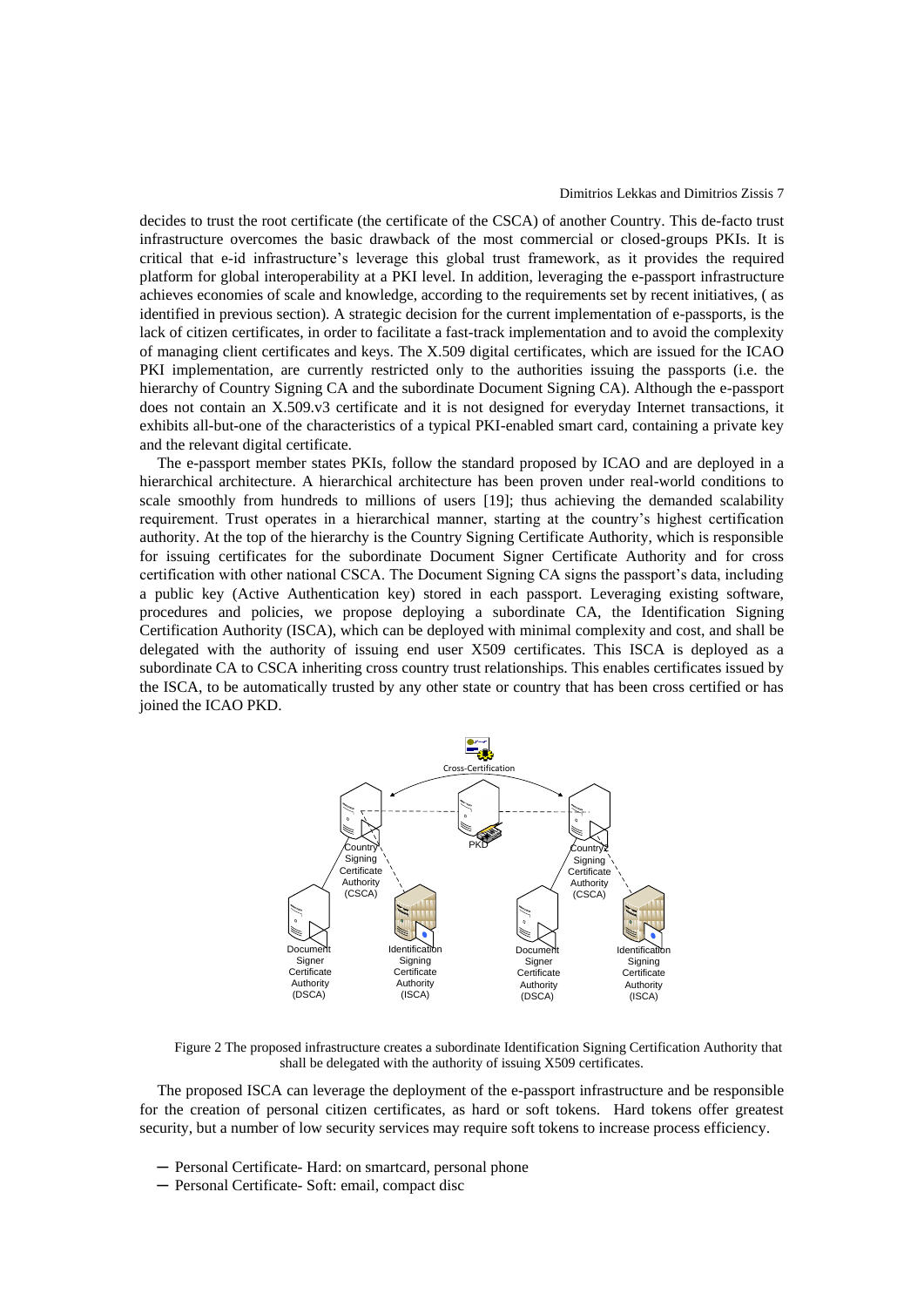─ E-Government Services certificate: application certificate

Extending the e-passport infrastructure can address a plethora of previously identified requirements, while adding value to the overall security of e-government. The deployment of the e-passport infrastructure enabled the development of policies and procedures that guarantee strict citizen identification and registration required for a secure e-id infrastructure. These procedures include designing processes such as secure registration, deployments, contingency and recovery planning, and many more. These procedures easily correlate to the required procedures for safe issuance of secure eids as they share a common security profile. Leveraging the e-passport infrastructure provides a plethora of additional benefits. Since the ID cards are accepted as travel documents within Schengen States, their profile is required to be in conformity with many ICAO specifications, common to the epassport [20].

The global e-passports implementation seems to be an attractive PKI establishment, since:

- ─ The passport as a digital identity is issued by governmental authorities, under very strict and reliable identification and issuance procedures for the citizens; due to the standardization of most of this process, member states are interoperable at policy procedures.
- ─ The e-passports and electronic identity documents have common security profiles.
- ─ The technology used throughout the world is compatible and, thus, interoperable. Due to the standardization of the PKI infrastructure it is highly interoperable and scalable, as common deployment models have been adopted across member states.
- ─ High security procedures and operational models were defined during the deployment of epassports, including the creation of high security facilities for the issuance of e-passports and for the protection of related data. The e-passport requirements are identical to the requirements of an e-id infrastructure at this level.
- ─ A worldwide Web-of-Trust is established through a reliable and secure exchange of countries self-signed certificates.
- ─ The member states legal framework has been addressed to be compatible with the e-passports; thus providing compatibility for e-id cards (registration requirements, policy, digital signatures , etc)
- ─ The e-passport member states PKIs, follow the standards proposed by ICAO and are deployed in a hierarchical architecture. A hierarchical architecture has been proven under real-world conditions to scale smoothly from hundreds to millions of users [19]

Many enterprises currently operate independent directories based on closed propriety protocols. As the number of applications and utilities relying on these directories are increasing, current practices are becoming inefficient. In numerous occasions, electronic communications between unknown entities are staggered due to the lack of authenticity. There is a trust deficit in electronically presented credentials. Relying on information provided by a trusted directory would increase trust in all communication between member entities. The homogenous availability of a trusted directory, easily accessible and highly available overcomes this requirement, enabling stronger and safer e-commerce as it guarantees the validity of credentials of implicated parties. But also on a citizen's side, interaction with web services can be verifiable, as directories contain lists of information of natural but also legal entities. Validating an e-services certificate would thus increase the integrity of communications.

## **5 Conclusion**

Currently, initiatives globally, and specifically in Europe, are targeting at increasing the interoperability and scalability of their services as they are aiming at providing cross border service delivery to their citizens. There is a growing need that stronger authentication mechanisms are implemented and in this direction e-id solutions based on PKI and smartcard technology are explored. A crucial element of e-ID infrastructures is achieving interoperability and scalability at PKI level. An e-ID infrastructure is as strong and as effective as the authentication services ability to correlate an entity's provided credentials with an entity's valid credentials. The validation of these processes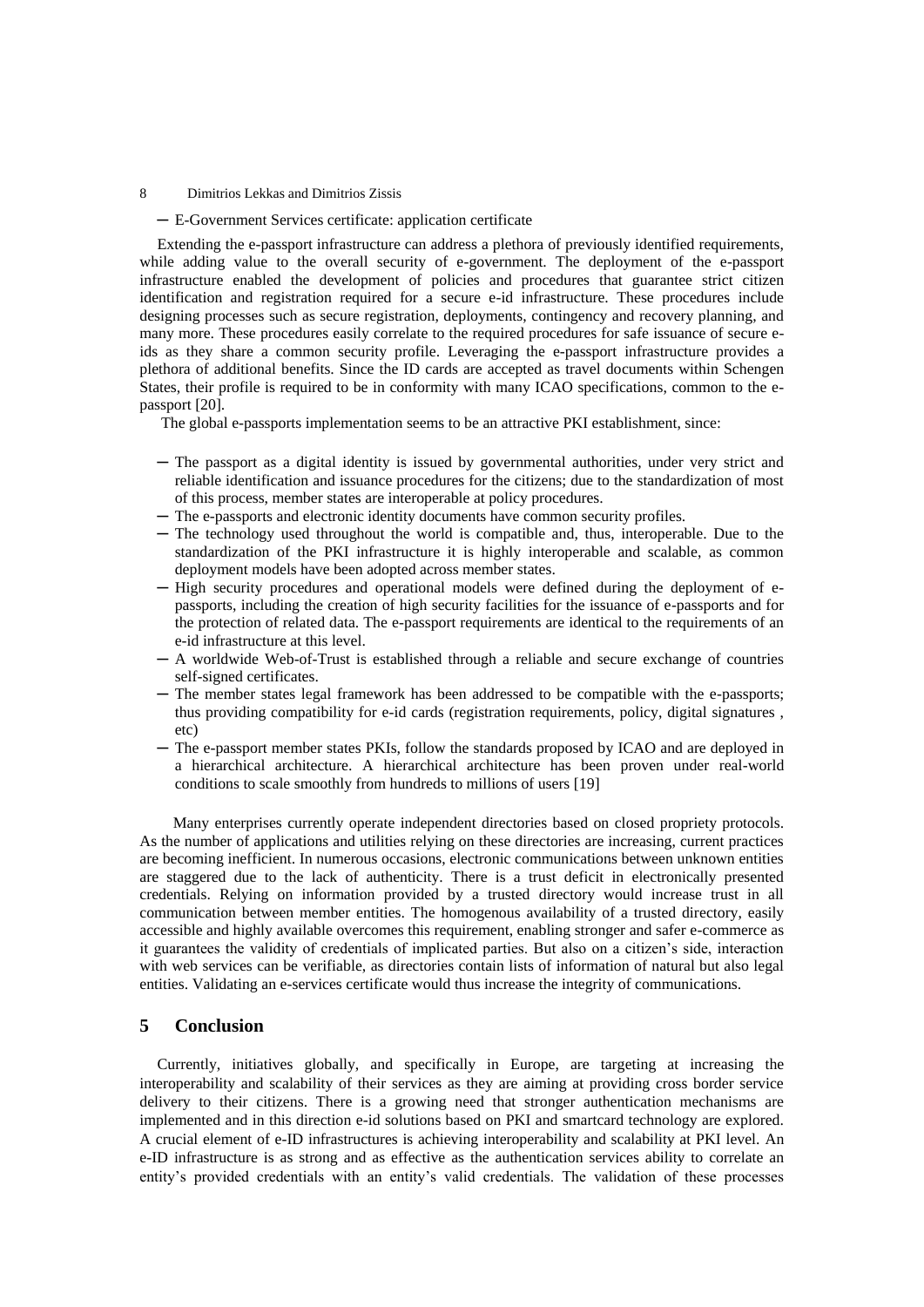requires a level of trust above the end user. Current PKI deployments lack the ability to address cross border cooperation, as differences exist either at a policy or functional level, arising serious limitations on cross border availability of these services.

In this paper we explore the e-passport PKI deployment, as it provides a potentially friendly environment upon which the necessary global trust is built. The e-passport infrastructure provides a successfully deployed architecture in many countries and states, which exhibits a plethora of required characteristics, that efficiently correlate to the requirements of an e-id infrastructure. At present, the epassport infrastructure has established a worldwide trust net, offering a global multilateral framework to verify the entire chain of certificates issued by each country. We propose leveraging the existing infrastructure and processes by deploying the Identification Signing Certification Authority as a subordinate to the CSCA, inheriting the global web of trust relationships. The ISCA is delegated with the responsibility of issuing member states natural or legal entities certificates, either in hard or soft format, leveraging the existing infrastructures abilities and knowledge. The e-passport PKI infrastructure can be extended, with minimum complexity and cost to meet the additional demands of an interoperable e-id infrastructure. The proposed architecture provides a common interoperable security platform, while achieving economies of scale and knowledge.

## **6 References**

- 1. Heeks, R. (2001a). Building e-governance for development: A framework for national and donor action. The University of Manchester, Institute for Development, policy and management information, systems, technology and government: Working papers series Retrieved December 15, 2010 from. http://www.man.ac.uk/idpm/ idpm\_dp.htm#ig.
- 2. DiCaterino, A., & Pardo, T. A. (1996). The World Wide Web as a universal interface to government<br>services. E-Government Act of 2002. Retrieved May 10. 2003. from. E-Government Act of 2002. Retrieved May 10, 2003, from, <http://www.ctg.albany.edu/resources/abstract/itt96-2.html>
- 3. La Porte, T. M., De Jong, M., & Demchak, C. C. (1999). Public organizations on theWorld WideWeb: Empirical correlates of administrative openness. Retrieved December 1 2010, from. [http://www.cyprg.arizona.edu/publications/correlat.rtf.](http://www.cyprg.arizona.edu/publications/correlat.rtf)
- 4. Ghere, R. K., & Young, B. A. (1998). The cyber-management environment: Where technology and ingenuity meet public purpose and accountability. Public Administration and Management: An Interactive Journal, 3(1) Retrieved December 1, 2010 from:[. http://www.pamij.com/gypaper.html.](http://www.pamij.com/gypaper.html)
- 5. McGregor, 2001 E.B. McGregor Jr., Web page accountability: The case of public schools, Paper presented at the National Public Management Research Conference, Bloomington, IN (2001).McClure, C. R., & Bertot, J. C. (2000). The Chief Information Officer (CIO): Assessing its impact. Government Information Quarterly, 17(1), 7−12.
- 6. SEC(2010) 370. (2010). Proposal for a REGULATION OF THE EUROPEAN PARLIAMENT AND OF THE COUNCIL on the citizens' initiative. Brussels.
- 7. COM(2010) 119. (2010). Outcome of the public consultation on the Green Paper on a European Citizens' Initiative. Brussels.
- 8. MEMO/10/681. (2010). Digital Agenda: eGovernment Action Plan what would it do for me? Brussels.
- 9. EU Ministerial Declaration on e-Government. (2009). Malmö, Sweden.
- 10. NIST SP 800-63. (2006). Electronic Authentication Guideline. Retrieved from http://csrc.nist.gov/publications/nistpubs/800-63/SP800-63V1\_0\_2.pdf.
- 11. Zefferer, T. (AT-TUG). (2010). STORK Work Item 3.3.5 Smartcard eID Comparison. Retrieved from https://www.eid-stork.eu/index.php?option=com\_processes&Itemid=&act=streamDocument&did=1384.
- 12. Gutierrez, A., & Piñuela, A. (2009). STORK Glossary and Acronyms.
- 13. Patsos, D., Ciechanowicz, C., & Piper, F. (2010). The status of National PKIs A European overview. Information Security Technical Report, 15(1), 13-20. doi: 10.1016/j.istr.2010.10.007.